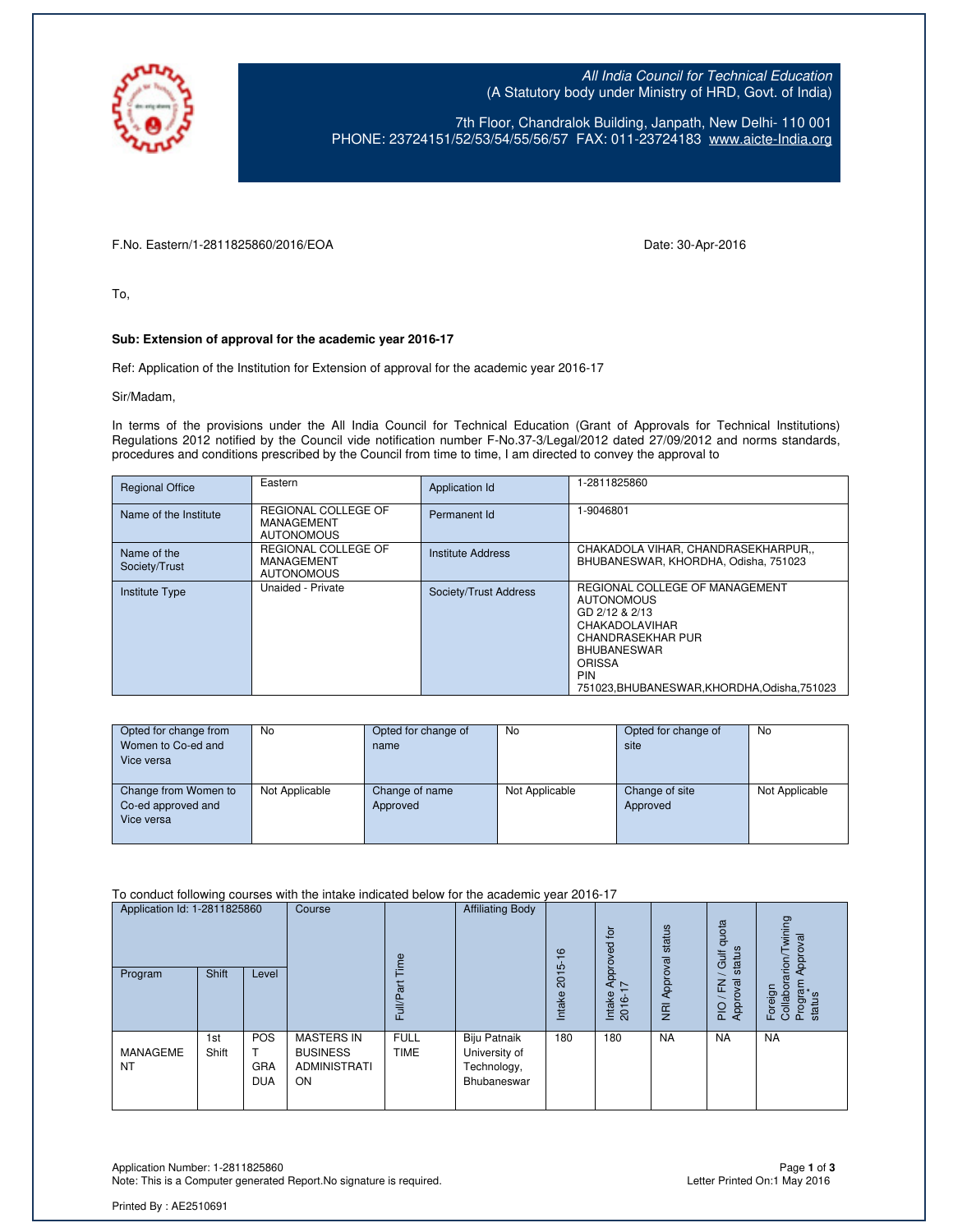

## All India Council for Technical Education (A Statutory body under Ministry of HRD, Govt. of India)

7th Floor, Chandralok Building, Janpath, New Delhi- 110 001 PHONE: 23724151/52/53/54/55/56/57 FAX: 011-23724183 [www.aicte-India.org](http://www.aicte-india.org/)

|                       |              | <b>TE</b>                                                                |                                                                   |                            |       |     |     |           |           |           |
|-----------------------|--------------|--------------------------------------------------------------------------|-------------------------------------------------------------------|----------------------------|-------|-----|-----|-----------|-----------|-----------|
| MANAGEME<br><b>NT</b> | 1st<br>Shift | POS<br>T.<br>GRA<br><b>DUA</b><br><b>TE</b><br><b>DIPL</b><br><b>OMA</b> | <b>POST</b><br><b>GRADUATE</b><br><b>DIPLOMA IN</b><br>MANAGEMENT | <b>FULL</b><br><b>TIME</b> | None, | 120 | 120 | <b>NA</b> | <b>NA</b> | <b>NA</b> |
| MANAGEME<br><b>NT</b> | 2nd<br>Shift | POS<br>T.<br>GRA<br><b>DUA</b><br><b>TE</b><br><b>DIPL</b><br><b>OMA</b> | <b>POST</b><br><b>GRADUATE</b><br><b>DIPLOMA IN</b><br>MANAGEMENT | <b>FULL</b><br><b>TIME</b> | None, | 60  | 60  | <b>NA</b> | <b>NA</b> | <b>NA</b> |

The above mentioned approval is subject to the condition that REGIONAL COLLEGE OF MANAGEMENT AUTONOMOUS shall follow and adhere to the Regulations, guidelines and directions issued by AICTE from time to time and the undertaking / affidavit given by the institution along with the application submitted by the institution on portal.

| Course(s) Applied for Closure by the Institute for the AY 2016-17: |  |
|--------------------------------------------------------------------|--|
|                                                                    |  |

| Application Id: 1-2811825860<br>Shift<br>Program<br>Level |              | Name of the<br>Course              | Full/Part Time                                                                                 | <b>Affiliating Body</b> | <b>Course Closure Status</b>                                |                       |
|-----------------------------------------------------------|--------------|------------------------------------|------------------------------------------------------------------------------------------------|-------------------------|-------------------------------------------------------------|-----------------------|
| <b>MANAGE</b><br><b>MENT</b>                              | 2nd<br>Shift | <b>POST</b><br><b>GRADUAT</b><br>Ε | <b>MASTERS IN</b><br><b>BUSINESS</b><br>ADMINISTRATI<br>ON: (Last)<br>Approved Intake<br>120)  | <b>FULL TIME</b>        | Biju Patnaik<br>University of<br>Technology,<br>Bhubaneswar | Approved              |
| <b>MCA</b>                                                | 1st<br>Shift | <b>POST</b><br><b>GRADUAT</b><br>Ε | <b>MASTERS IN</b><br><b>COMPUTER</b><br><b>APPLICATIONS</b><br>: (Last Approved<br>Intake 120) | <b>FULL TIME</b>        | Biju Patnaik<br>University of<br>Technology,<br>Bhubaneswar | Pending <sup>\$</sup> |

**\$ due to non submission of NOC's from University / Board and / or State Government**

In case of any differences in content in this Computer generated Extension of Approval Letter, the content/information as approved by the Executive Council / General Council as available on the record of AICTE shall be final and binding.

Strict compliance of Anti-Ragging Regulation:- Approval is subject to strict compliance of provisions made in AICTE Regulation notified vide F. No. 37-3/Legal/AICTE/2009 dated July 1, 2009 for Prevention and Prohibition of Ragging in Technical Institutions. In case Institution fails to take adequate steps to Prevent Ragging or fails to act in accordance with AICTE Regulation or fails to punish